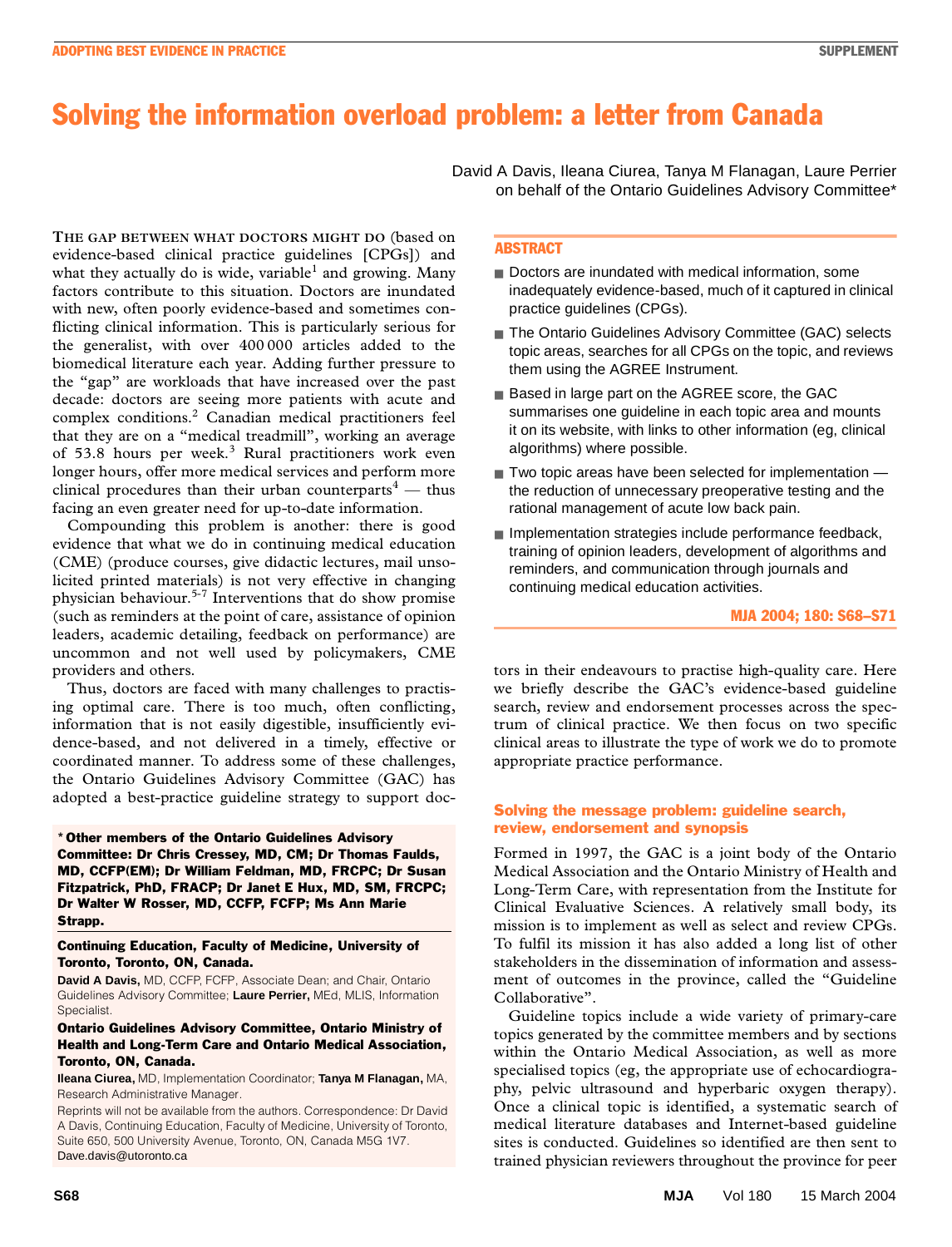

- Ontario Ministry of Health and Long-Term Care
- Institute for Clinical Evaluative Sciences
- Ontario College of Family Physicians
- Ontario Hospital Association
- Continuing Education, Faculty of Health Sciences, McMaster **University**
- Continuing Medical Education, Faculty of Health Sciences, Queen's University
- Continuing Medical Education, Faculty of Medicine, University of Ottawa
- Continuing Education, Faculty of Medicine, University of Toronto
- Continuing Medical Education, Faculty of Medicine and Dentistry, University of Western Ontario
- College of Physicians and Surgeons of Ontario
- Royal College of Physicians and Surgeons of Canada
- Workers' Safety and Insurance Board of Ontario\*
- Institute for Work and Health\*

\* Organisations identified as key to implementing guidelines on acute low back pain only

# 2: An integrated approach to implementing guidelines\*

|                                         | Importance of strategy <sup>†</sup> |                                 |
|-----------------------------------------|-------------------------------------|---------------------------------|
| <b>Strategy</b>                         | Preoperative<br>testing             | Managing acute<br>low back pain |
| Feedback on performance                 | ≢ه،                                 | <b>NA</b>                       |
| Enlisting support of opinion<br>leaders |                                     |                                 |
| Coordinated CME approach                |                                     |                                 |
| Algorithms, reminders                   |                                     |                                 |
| Peer assessment                         | ΝA                                  |                                 |
| Patient education                       | <b>NA</b>                           |                                 |

\* Means of guideline dissemination include publication in the *Ontario Medical Review*, posting on the Ontario Guidelines Advisory Committee website, and communication with partner organisations.

† ♦♦ major emphasis; ♦ important intervention but not major focus.

‡ Feedback to hospital administrators and key influentials.

 $CME =$  continuing medical education.  $NA =$  not applicable

review, using a validated assessment tool, the AGREE (Appraisal of Guidelines Research and Evaluation) instrument.<sup>8</sup> Currently, the GAC has a bank of over 50 trained doctors to assist in the guideline review process. Each guideline is assessed by a minimum of three reviewers; guideline assessments are aggregated and given an "apple" rating — four apples denoting an excellent guideline. The review process allows for an evidence-based method to assess the quality of CPGs, identifies potential bias in the guideline development process and ensures that the recommendations are both internally and externally valid. The AGREE instrument is also useful in critically evaluating the methods used for developing the guidelines, the content of the final recommendations, and the factors linked to their uptake.

Using these assessments, the GAC further reviews the guidelines based on its medical expertise, its knowledge of the Ontario healthcare system and the recency of the guideline. The Committee then recommends the most timely, relevant and evidence-based CPGs for uptake by doctors in Ontario. As at September 2003, GAC medical reviewers had reviewed 448 individual guidelines, and 56 best-practice guidelines had been endorsed.

To help with the time challenges facing Ontario doctors, the GAC summarises recommended CPGs into usable oneto two-page summaries (posted on the GAC website<sup>9</sup> and featured monthly in the *Ontario Medical Review*, published by the Ontario Medical Association). The GAC website also provides electronic links to clinical decision tools, algorithms and patient educational materials, where they exist. As an additional method of raising physician awareness of GAC recommendations, the GAC showcases a tabletop presentation of its work at many functions organised by the Ontario Medical Association and other partner organisations.

# Solving the message-delivery problem: an integrated approach to implementing guidelines

The GAC and its partner organisations (Box 1) have undertaken a plan to implement best practice in two areas: (a) preoperative testing, and (b) managing acute low back pain. Both plans recognise that, although single guideline education initiatives are most common, simple to plan and least expensive to implement, multiple, concurrent guideline implementation activities are more effective. $6,10$  The methods used in each of the two clinical areas are shown in Box 2.

# *Preoperative testing*

Routine preoperative electrocardiograms and chest x-rays are commonly conducted despite little evidence of bene $fit<sub>11</sub>$  especially in low-risk patients and patients having low-risk procedures such as cataract surgery. The GAC has endorsed two preoperative testing guidelines that indicate that routine preoperative testing provides no benefit to patients and contributes to millions of wasted healthcare dollars annually.<sup>12,13</sup>

Currently, the GAC is focused on implementing these guidelines using a several-pronged approach involving feedback, opinion leaders, CME and a clinical algorithm.

*Feedback:* There is evidence that providing doctors with feedback on their individual performance compared with that of a peer group is an effective means of changing physician behaviour.<sup>14-16</sup> Accordingly, the Institute for Clinical Evaluative Sciences reviewed the usage rates of preoperative electrocardiograms and chest x-rays for selected highvolume surgical procedures of low to intermediate risk. Feedback profiles were mailed to hospitals in May 2003. The feedback data included hospital-specific usage rates for preoperative chest x-rays and electrocardiograms, hospital peer-group usage rates for preoperative chest x-rays and electrocardiograms, and a hospital peer-group benchmark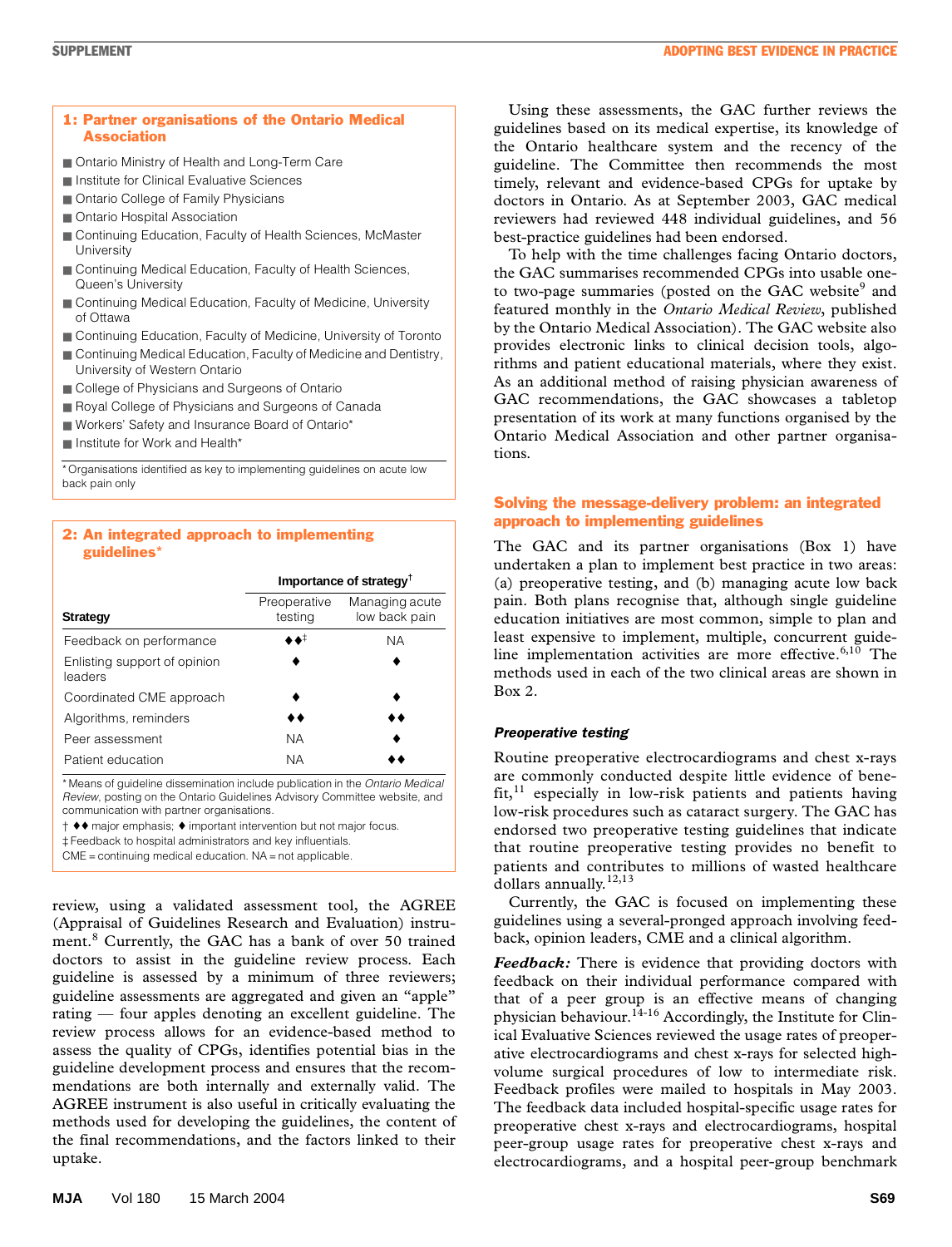rate of testing. All data were handled in a secure environment under strict confidentiality provisions.

*Opinion leaders:* The GAC has trained doctors as opinion leaders — individuals who reside and work in a community, and to whom people often turn for informal support or advice.17 Opinion leaders include family physicians, anaesthesiologists, hospital administrators and others. Following their training, the GAC continues to support these individuals throughout the province as they work towards changing practice in their local communities.

*Continuing medical education:* The GAC is working with the continuing education divisions of the five Ontario medical schools to implement the GAC-recommended preoperative testing guidelines and other GAC-endorsed guidelines into existing CME activities and events. Having established partnerships with the CME departments of the five medical schools, the GAC aims to facilitate the provision of evidence-based preoperative testing guidance to all physicians in Ontario through a consistent clinical message.

*Clinical algorithm:* The GAC has developed and circulated to provincial hospitals an acceptable clinical algorithm to function as a reminder — a tool of some importance in changing provider behaviour.<sup>18</sup>

#### *Managing acute low back pain*

The key messages in caring for patients with acute low back pain — watch out for "red flags" denoting infection, tumours and other comorbidities; encourage physical activity; minimise the use of painkillers and other medications; avoid x-rays of the lumbosacral spine — are well known but not universally adopted as practice guidelines.19,20 Consequently, the GAC has endorsed a CPG in this area.<sup>21</sup> Furthermore, following a meeting of its key stakeholders and other bodies (the Workers' Safety and Insurance Board, the Institute for Work and Health), the GAC has endorsed (though not yet fully implemented) a coordinated implementation plan. The Committee borrows from the evidence regarding effective continuing education and uses a multifaceted approach. Among other interventions (Box 2), the CME divisions of the five medical schools and other providers of CME, such as the Ontario College of Family Physicians, the Foundation for Medical Practice and the Royal College of Physicians and Surgeons of Canada, will assist in the deployment of large and small group CME events and activities.

# Evaluating the effectiveness of the GAC guideline implementation process

In making any evaluative comments about the GAC process and plans, it is necessary to be cautious about interpreting the impact of the project. First, the manner in which guideline review and endorsement is undertaken is imperfect, including the application of the AGREE instrument. Second, the research on which the guideline implementation and endorsement strategies is based is imperfect at  $best$ <sup>22</sup> and the way in which we have been able to roll out the plans has been moulded by practical and practice realities, well beyond the scope of our project, and not easily amenable to formal, objective evaluation. Third, the measures we intend to use to assess the impact of our efforts — a province-wide pre- and post-guideline-implementation data analysis of hospital utilisation of routine preoperative electrocardiograms and chest x-rays and of lumbosacral spinal x-rays — have not yet been completed. Rates of change in the use of these tests will be used as a proxy to measure the GAC's success at implementing guidelines and changing physicians' behaviour, but we recognise that these are crude measures, insensitive to many practice and practitioner realities.

Nonetheless, through the work of the GAC, the Ontario Ministry of Health and Long-Term Care and the Ontario Medical Association have demonstrated their commitment to the physicians of Ontario and to the endorsement of useful and provincially approved guidelines. Further, through its implementation planning and execution, the Ontario Guideline Collaborative has engendered goodwill and garnered support for an evidence-based guideline endorsement and implementation program. Perhaps the clearest sign of success is that the GAC and its collaborative efforts exist at all, aiming to improve the adoption of best evidence by Ontario's medical practitioners.

#### Competing interests

None identified.

#### References

- 1. Bero LA, Grilli R, Grimshaw JM, et al. Closing the gap between research and practice: an overview of systematic reviews of interventions to promote the implementation of research findings. The Cochrane Effective Practice and Organization of Care Review Group. *BMJ* 1998; 317: 465-468.
- 2. Chan BTB. The declining comprehensiveness of primary care. *CMAJ* 2002; 166: 429-434.
- 3. Martin S. More hours, more tired, more to do: results from the CMA's 2002 Physician Resource Questionnaire. *CMAJ* 2002; 167: 521-522.
- 4. Slade S, Busing N. Weekly work hours and clinical activities of Canadian family physicians: results of the 1997/98 National Family Physician Survey of the College of Family Physicians of Canada. *CMAJ* 2002; 166: 1407-1411.
- 5. Davis D, O'Brien MA, Freemantle N, et al. Impact of formal continuing medical education: do conferences, workshops, rounds, and other traditional continuing education activities change physician behavior or health care outcomes? *JAMA* 1999; 282: 867-874.
- 6. Davis DA, Thomson MA, Oxman AD, Haynes RB. Changing physician performance. A systematic review of the effect of continuing medical education strategies. *JAMA* 1995; 274: 700-705.
- 7. Oxman AD, Thomson MA, Davis DA, Haynes RB. No magic bullets: a systematic review of 102 trials of interventions to improve professional practice. *CMAJ* 1995; 153: 1423-1431.
- 8. The AGREE Collaboration. Appraisal of Guidelines Research and Evaluation. Available at: www.agreecollaboration.org (accessed Feb 2004).
- 9. Ontario Medical Assocation and Ontario Ministry of Health and Long-Term Care. GAC: Guidelines Advisory Committee. Recommended clinical practice guidelines. Available at: www.gacguidelines.ca (accessed Feb 2004).
- 10. Mazmanian PE, Davis DA. Continuing medical education and the physician as a learner: guide to the evidence. *JAMA* 2002; 288: 1057-1060.
- 11. Munro J, Booth A, Nicholl J. Routine preoperative testing: a systematic review of the evidence. *Health Technol Assess* 1997; 1: i-iv, 1-62.
- 12. Eagle KA, Chair. ACC/AHA Guideline update on perioperative cardiovascular evaluation for noncardiac surgery. A report of the American College of Cardiology/American Heart Association Task Force on Practice Guidelines (Committee to Update the 1996 Guidelines on Perioperative Cardiovascular Evaluation for Noncardiac Surgery). 2002. Available at: www.americanheart.org/downloadable/ heart/1013454973885perio\_update.pdf (accessed Feb 2004).